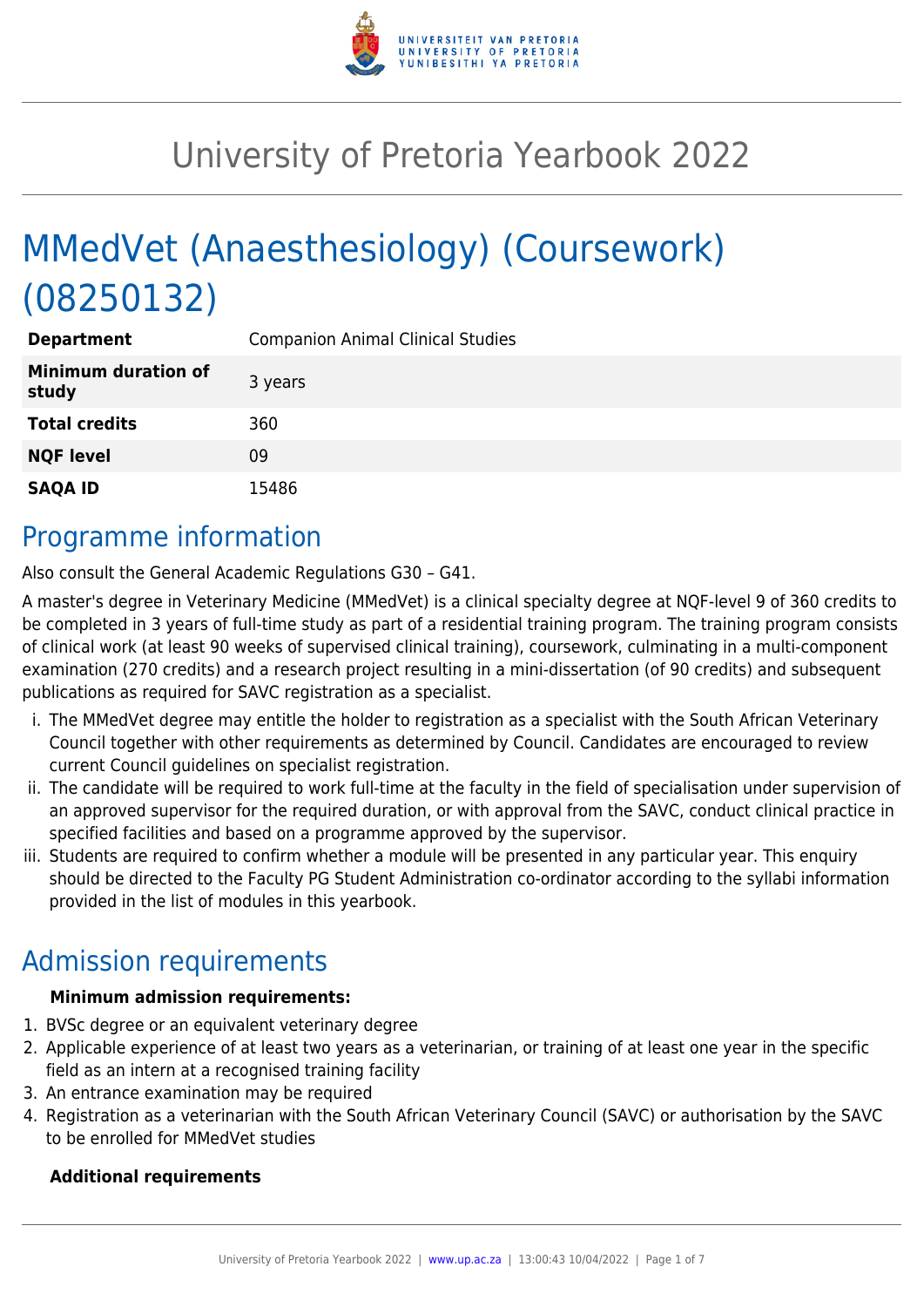

The candidate will be required to work full-time at the faculty in the field of specialisation under supervision of an approved supervisor for the required duration.

#### **Notification**

While the MMedVet is an advanced professional programme equivalent to specialist certification, registration to practise as a specialist is controlled by the SAVC or international equivalent. These bodies may have additional requirements for registration that are not university requirements. Please check their requirements as well.

### Examinations and pass requirements

Also consult the General Academic Regulations G35 – 38 (coursework) and G39 – G40 (mini-dissertation).

The MMedVet is conferred by virtue of completion of a minimum of 90 weeks of clinical training, examination in specialist module, and a mini-dissertation.

Examination in specialist module: Also consult the Faculty's SOP MMedVet examinations guidelines as reflected in the study guides.

The examination(s) in the specialist field of study may only be taken on completion of the minimum clinical training which includes successful presentation of seminars. Special permission will have to be obtained from the HOD if the examination is conducted at an earlier stage. The examination will consist of a theoretical component (the addition of an oral exam is optional and dependant on the discipline) and a practical component (optional; dependant on the discipline). The nature and duration of the specialist module's examination(s), which must fully test the theoretical knowledge as well as the practical skills of the student, is determined by the head of department in which the chosen field of study is presented.

A minimum examination mark of 50% is required in each of the theoretical and practical sections of the specialist module.

The Faculty regulations do provide for supplementary and special examinations as per General Academic Regulations G37.4 and G37.5; however, only after an additional period of training (theoretical and/or practical) as prescribed has been completed.

Note: Students who intend applying for membership of a specialist college abroad later on, should bear in mind that many of these colleges require a minimum examination mark and a final mark of at least 60% for admission. The student bears the responsibility of ensuring that they familiarise themselves with the relevant college requirements and regulations that might be applicable.

#### **Mini-dissertation:**

A mini-dissertation is submitted to the Head: Student Administration, before the closing date for the relevant graduation ceremonies as announced annually (i.e. 31 October or 31 March to qualify for the Autumn or Spring graduation, respectively), after permission is granted by the supervisor and co-supervisor(s). (Also consult the General Academic Regulation G39 with regard to the submission and technical editing of the thesis).

If a mini-dissertation is submitted after the due date specified above, the student takes the risk that the examination of the mini-dissertation may be delayed and the student will not be considered for the graduation concerned. A student will only be allowed to graduate if the student has successfully complied with all the requirements for the particular programme.

The mini-dissertation will be evaluated by two examiners (for the appointment of the examination panel, consult the General Academic Regulation G39.12.1).

The average of the separate marks awarded by the two examiners, constitutes the final mark for the minidissertation.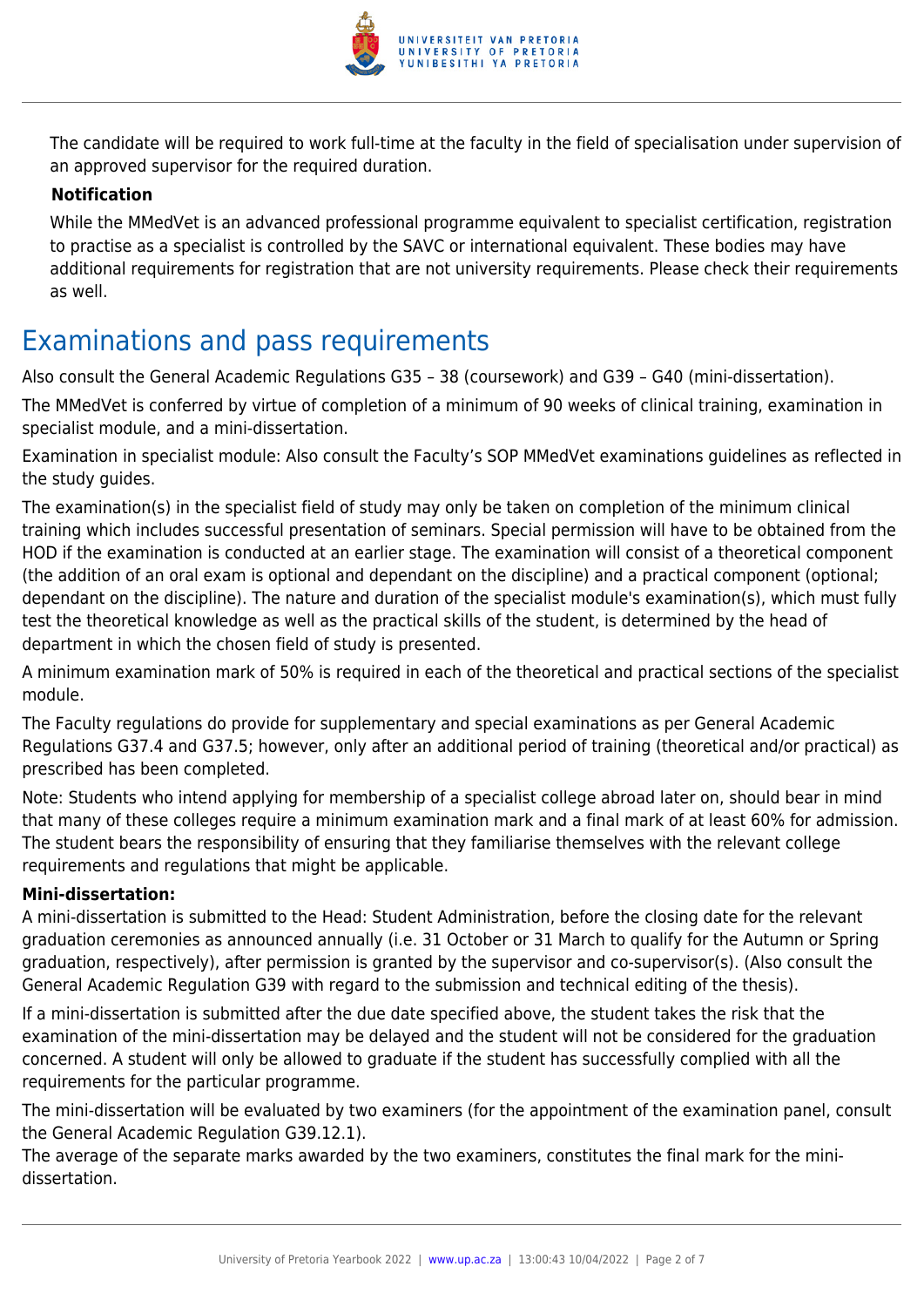

Before or on submission of the final copy of the dissertation, a student must submit a draft first-author research article for publication to the supervisor (Also consult the General Academic Regulations G39 - G40). The draft article should be based on the research study undertaken (and as approved by the Faculty Research Ethics committee) during the master's study, and be approved by the supervisor(s) concerned. The supervisor should then have the opportunity to take the paper through all the processes of revision and resubmission as may be necessary and/or appropriate in order to achieve publication. The affiliation of both the student and the supervisor(s) should be listed as the University of Pretoria.

### Research information

Also consult the General Academic Regulation G38.

All students should register for (and pass) the module Research methodology (VRM 813) (non-credit-bearing). If a student has already completed a similar module for a previous degree (within the past five years) and can show sufficient evidence of competence in research skills required at postgraduate level, a student may apply for exemption from this module.

The MMedVet master's degree consists of a minimum of 90 weeks of clinical training, coursework modules as well as a mini-dissertation of 90 credits. The basic requirements and Faculty expectations of an MMedVet minidissertation are:

- i. The student should show the ability to undertake a research project and write up the project.
- ii. The student does not need to make an original contribution to science, but still show the ability to do research.
- iii. Please note that explicit hypothesis-testing, i.e. experimental work is not necessarily mandatory.

The MMedVet master's degree mini-dissertation is based on a research project or related research projects (which need not be original), planned and written down by the student within the theme of the chosen specialization. (Assistance with statistical processing, applied specialised procedures, etc. is allowed, but must be acknowledged.) The student may use appropriate research done previously, to add to the writing of the minidissertation.

Research undertaken by an MMedVet master's student is conducted in accordance with the University's Code of ethics for scholarly activities. All research proposals must be submitted for ethics clearance/approval/exemption to the relevant faculty research and/or research ethics committee. Faculty research ethics committees may consider and approve or reject research proposals in accordance with the guidelines of the general policy.

#### **Compliance with degree requirements**

Also consult the General Academic Regulation G40.

- i. A professional master's degree, will be conferred on a student only after the successful completion of every requirement of each component of the relevant degree programme, including the achievement of a pass mark for the prescribed coursework module, the submission and successful evaluation of the mini-dissertation or other research-relevant output, and compliance with all the requirements for the particular programme.
- ii. A professional master's degree is not deemed to be completed if the electronic version of the minidissertation has not been submitted to the relevant faculty administration prior to the date of closure of the graduation/finalist list for the forthcoming graduation ceremony.
- iii. No one is entitled to any privileges pertaining to a professional master's degree before the qualification has been conferred on him or her at a graduation ceremony. In respect of professional registrations, faculties may issue confirmation letters to the relevant professional bodies prior to the graduation ceremonies.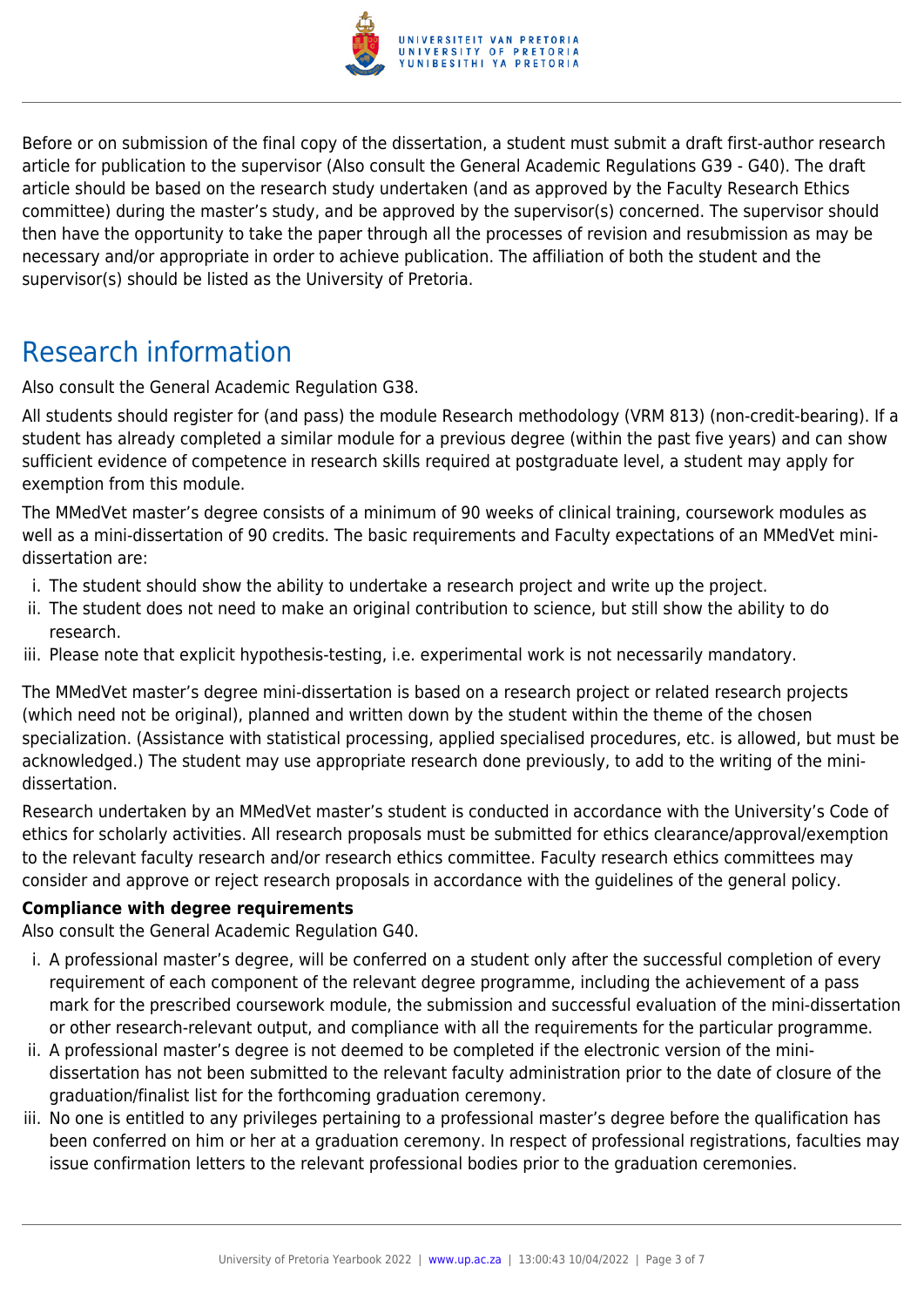

# Pass with distinction

A professional master's degree is awarded with distinction if a student meets the following requirements:

- a. Obtained at least a final mark of 75% (not rounded), based on the module prescribed for the professional master's degree in question; and
- b. Obtained a final mark of 75% or above for the mini-dissertation; and
- c. Completed the qualification within the maximum period allowed for master's study, but not in less than the prescribed minimum period of one academic year. Note: the maximum allowable time is twice that of the prescribed duration time period in relation to postgraduate students who study part-time. (i.e. study while working full-time).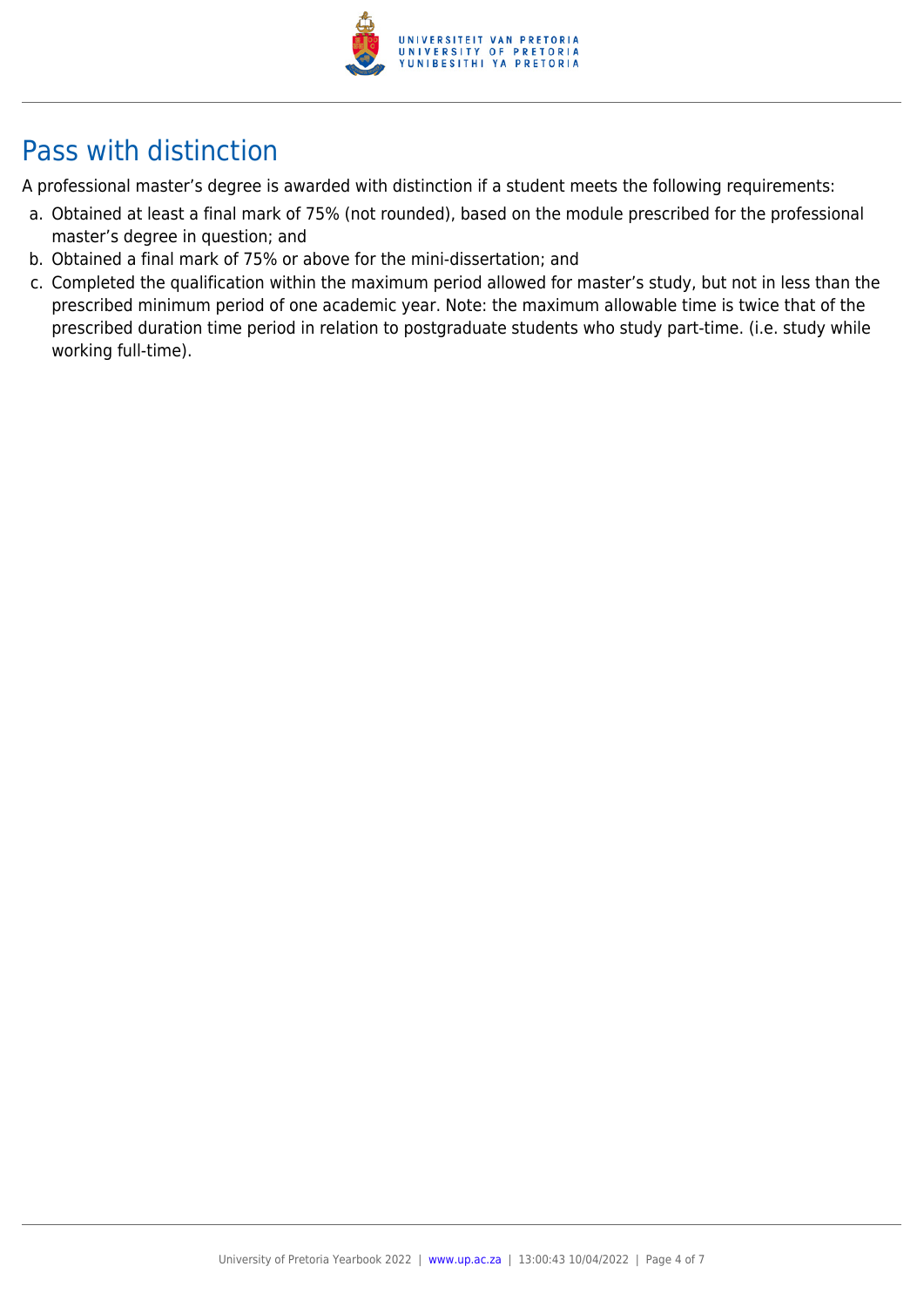

# Curriculum: Year 1

#### **Minimum credits: 360**

### **Core modules**

[Anaesthesiology 800](https://www.up.ac.za/mechanical-and-aeronautical-engineering/yearbooks/2022/modules/view/ANV 800) (ANV 800) - Credits: 270.00 [Mini-dissertation: Anaesthesiology 890](https://www.up.ac.za/mechanical-and-aeronautical-engineering/yearbooks/2022/modules/view/ANV 890) (ANV 890) - Credits: 90.00 [Research methodology 813](https://www.up.ac.za/mechanical-and-aeronautical-engineering/yearbooks/2022/modules/view/VRM 813) (VRM 813) - Credits: 0.00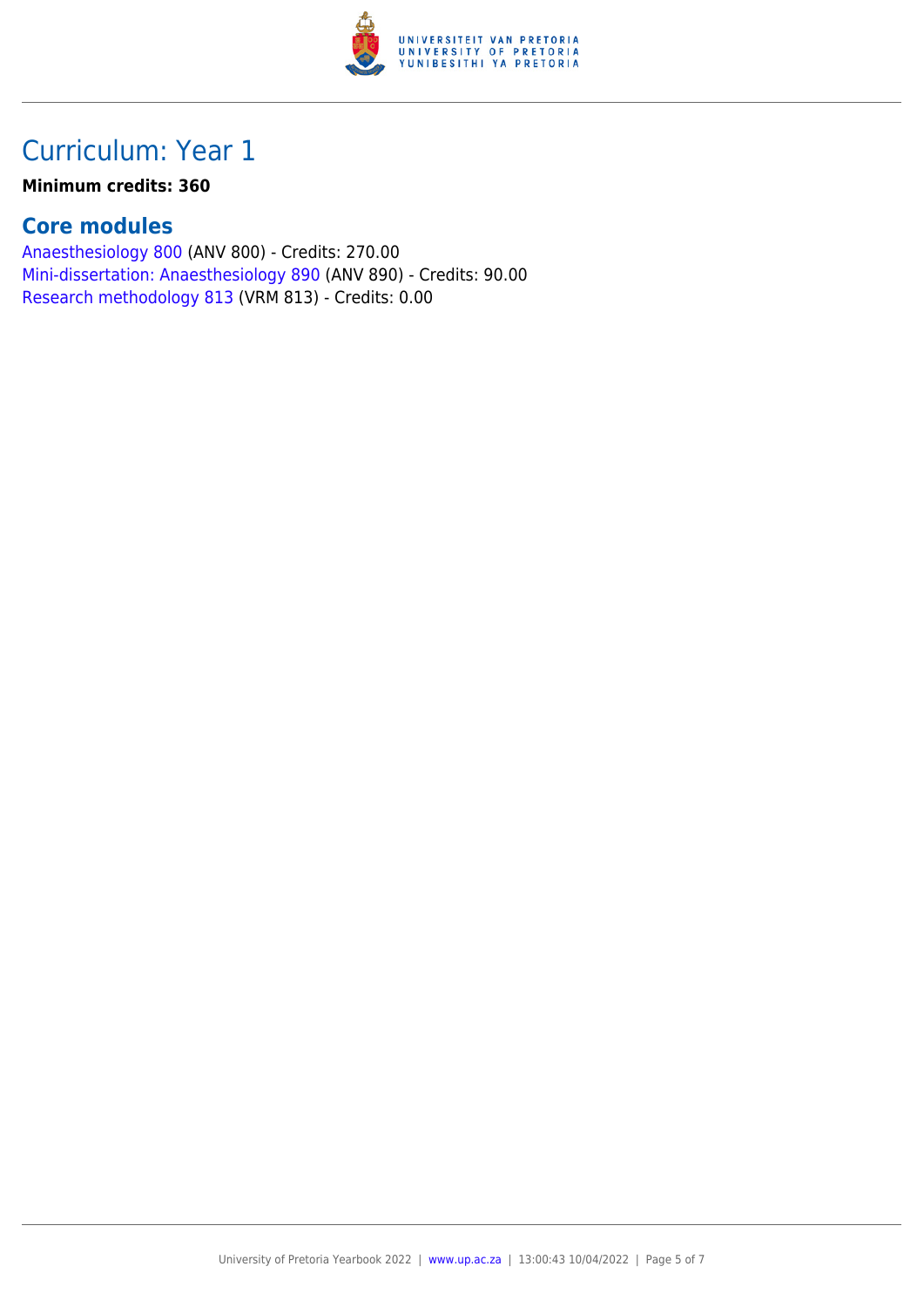

## Curriculum: Year 2

**Minimum credits: 360**

### **Core modules**

[Anaesthesiology 800](https://www.up.ac.za/mechanical-and-aeronautical-engineering/yearbooks/2022/modules/view/ANV 800) (ANV 800) - Credits: 270.00 [Mini-dissertation: Anaesthesiology 890](https://www.up.ac.za/mechanical-and-aeronautical-engineering/yearbooks/2022/modules/view/ANV 890) (ANV 890) - Credits: 90.00